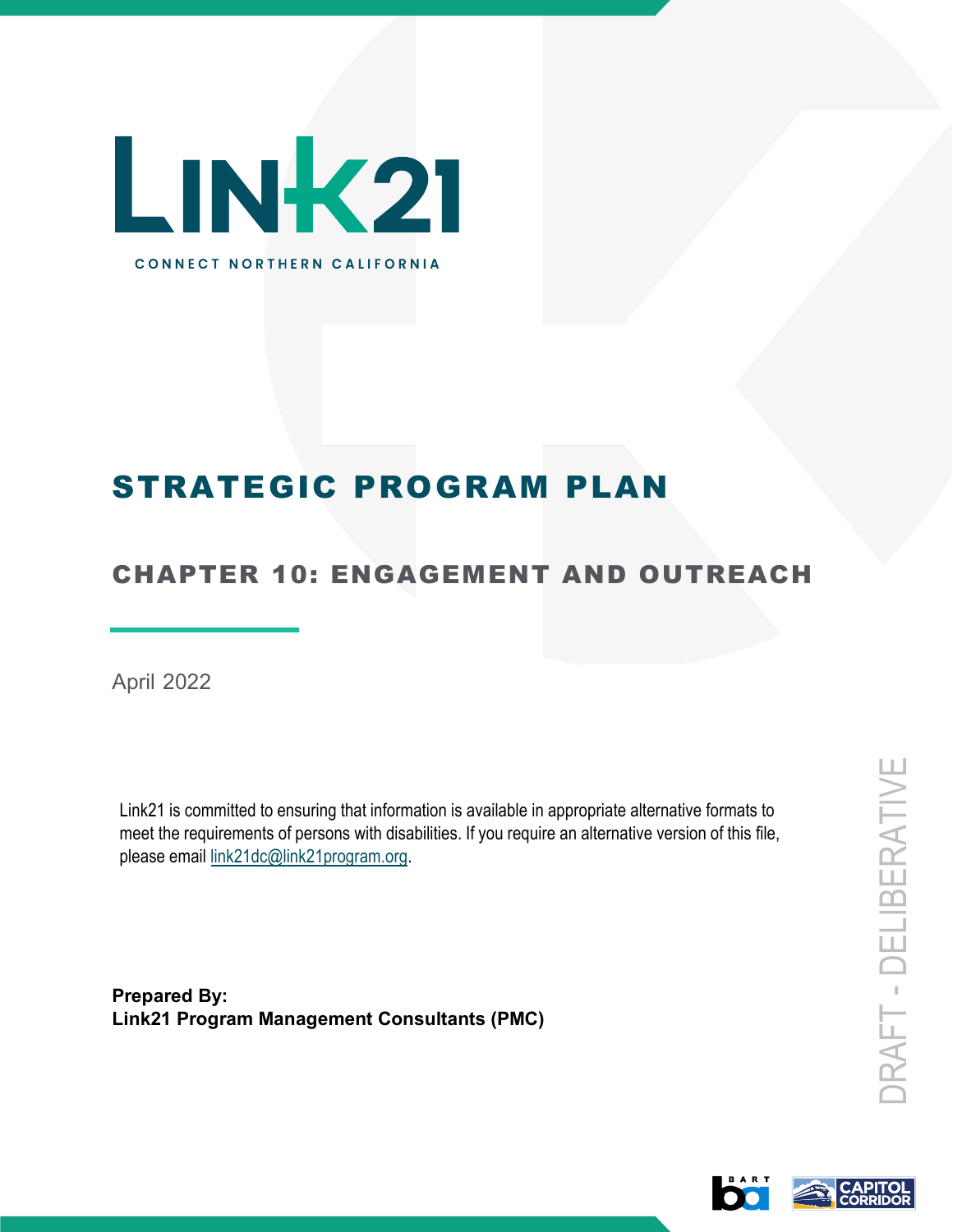

## **INTENTIONALLY LEFT BLANK**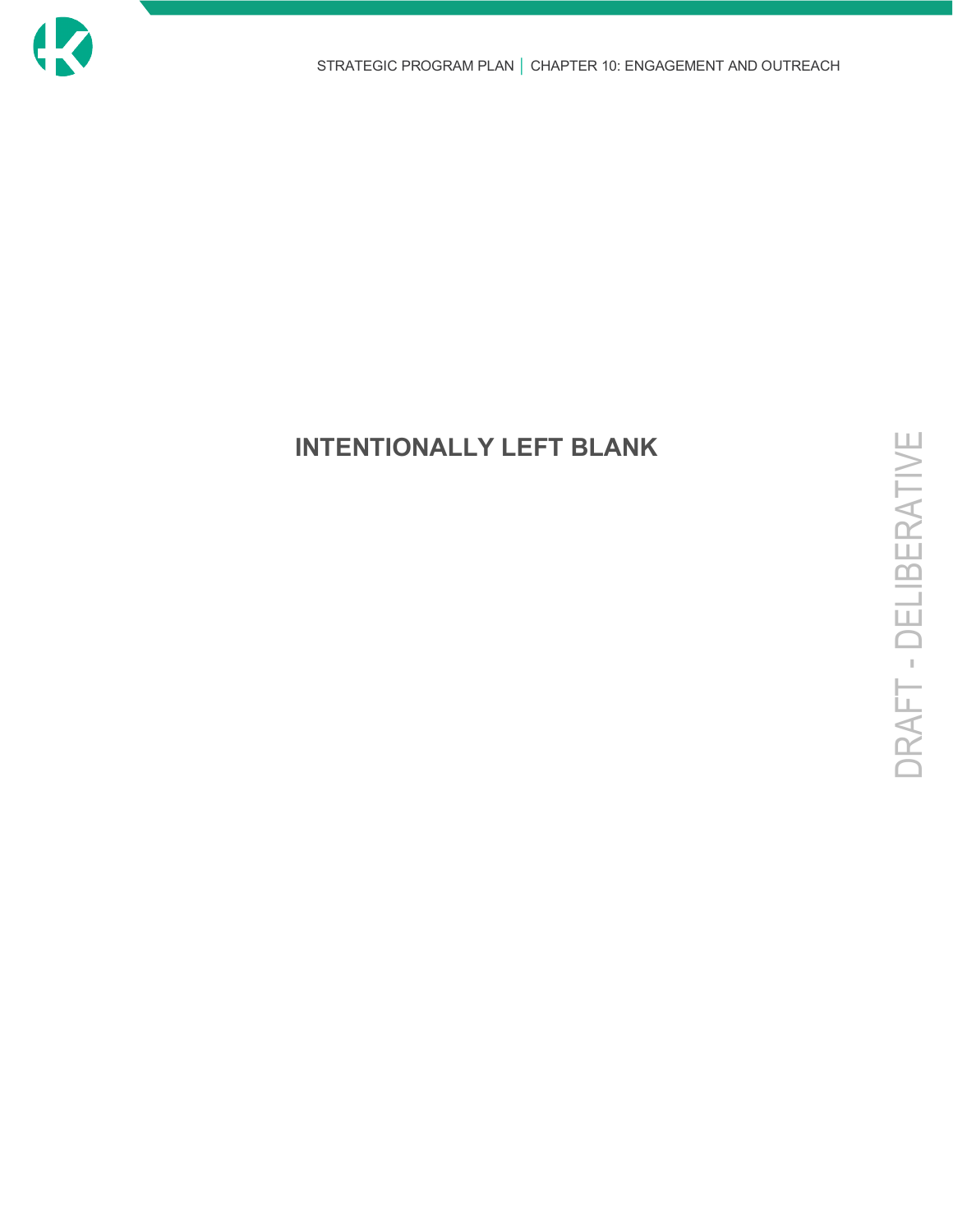

### ISSUE AND REVISION RECORD

| <b>REVISION</b> | <b>DATE</b>                              | <b>PREPARER(S)</b>                                                                      | <b>APPROVER</b>                      |                                             |
|-----------------|------------------------------------------|-----------------------------------------------------------------------------------------|--------------------------------------|---------------------------------------------|
|                 |                                          | <b>BART/CCJPA</b><br><b>REVIEWER(S)</b>                                                 | <b>BART/CCJPA</b><br><b>APPROVER</b> | <b>DESCRIPTION/NOTES</b>                    |
| 1.A             | 02/06/2020                               | Adrian Filice,<br><b>HNTB</b>                                                           | Gay Knipper,<br><b>HNTB</b>          | <b>WPA.01 DRAFT submittal</b>               |
|                 | 02/21/2020                               | Sadie<br>Graham,<br><b>BART</b>                                                         | Sadie Graham,<br><b>BART</b>         | WPA.01 DRAFT submittal<br>review            |
|                 | 07/30/2020                               | Kyle Morales,<br><b>HNTB</b>                                                            | Gay Knipper,<br><b>HNTB</b>          | WPA.02 V1 DRAFT<br>submittal                |
| 2.A             | 08/06/2020,<br>08/24/2020,<br>08/25/2020 | Sadie<br>Graham,<br><b>Deidre</b><br>Heitman,<br>BART;<br>Camille Tsao,<br><b>CCJPA</b> | Sadie Graham,<br><b>BART</b>         | WPA.02 V1 DRAFT<br>submittal review         |
| 2.B             | 10/30/2020                               | Kyle Morales,<br><b>HNTB</b>                                                            | Gay Knipper,<br><b>HNTB</b>          | WPA.02 V1 DRAFT FINAL<br>submittal          |
|                 |                                          |                                                                                         |                                      | No review requirement                       |
| 3.A             | 04/19/2021                               | Kimberly<br>Sims, Kyle<br>Morales,<br><b>HNTB</b>                                       | Steve Lavelle,<br><b>Intueor</b>     | WPA.03 V2 Working DRAFT<br>submittal        |
|                 | 05/13/2021                               | Sadie<br>Graham,<br><b>BART</b>                                                         | Sadie Graham,<br><b>BART</b>         | WPA.03 V2 Working DRAFT<br>submittal review |
| 3.B             | 06/04/2021                               | Kimberly<br>Sims, Kyle<br>Morales,<br><b>HNTB</b>                                       | Steve Lavelle,<br><b>Intueor</b>     | WPA.03 V2 DRAFT<br>submittal                |
|                 | 08/13/2021                               | Sadie<br>Graham,<br><b>BART</b>                                                         | Sadie Graham,<br><b>BART</b>         | WPA.03 V2 DRAFT<br>submittal review         |
| 3.C             | 11/29/2021                               | Kimberly<br>Sims, Kyle<br>Morales,<br><b>HNTB</b>                                       | Steve Lavelle,<br>Intueor            | WPA.03 V2 DRAFT FINAL<br>submittal          |
|                 |                                          |                                                                                         |                                      | No review requirement                       |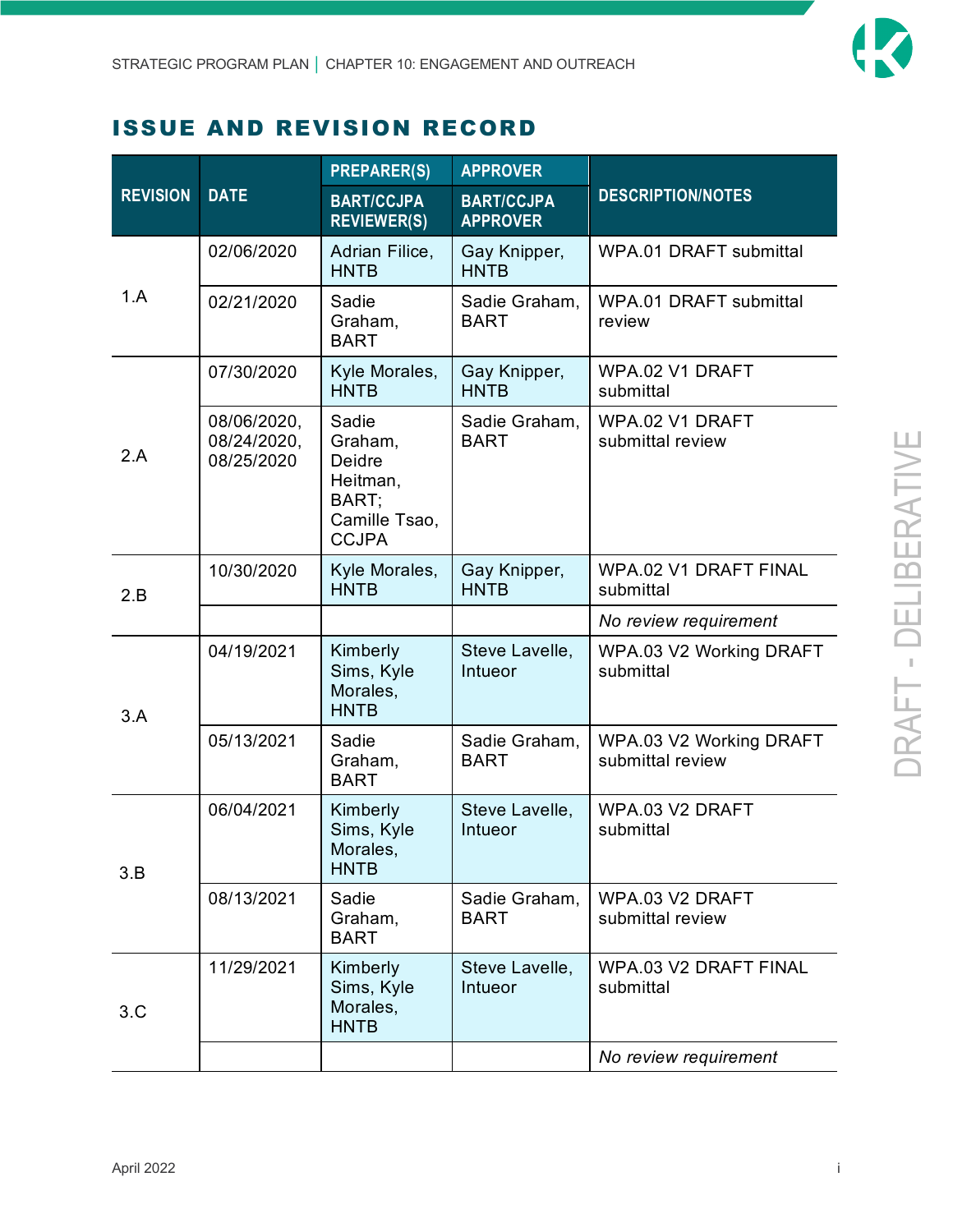

|                 |             | <b>PREPARER(S)</b>                      | <b>APPROVER</b>                      |                          |
|-----------------|-------------|-----------------------------------------|--------------------------------------|--------------------------|
| <b>REVISION</b> | <b>DATE</b> | <b>BART/CCJPA</b><br><b>REVIEWER(S)</b> | <b>BART/CCJPA</b><br><b>APPROVER</b> | <b>DESCRIPTION/NOTES</b> |
|                 | 04/07/2022  | Kimberly<br>Sims, HNTB                  | Steve Lavelle,<br>Intueor            | WPA.04 DRAFT submittal   |
|                 |             |                                         |                                      |                          |

### SHAREPOINT PATH

Records Center/PRGM Record Center/WPA.04/SPP/ 1-PRGM-PH0-SPP\_CH10\_Engagement\_and\_Outreach-DRAFT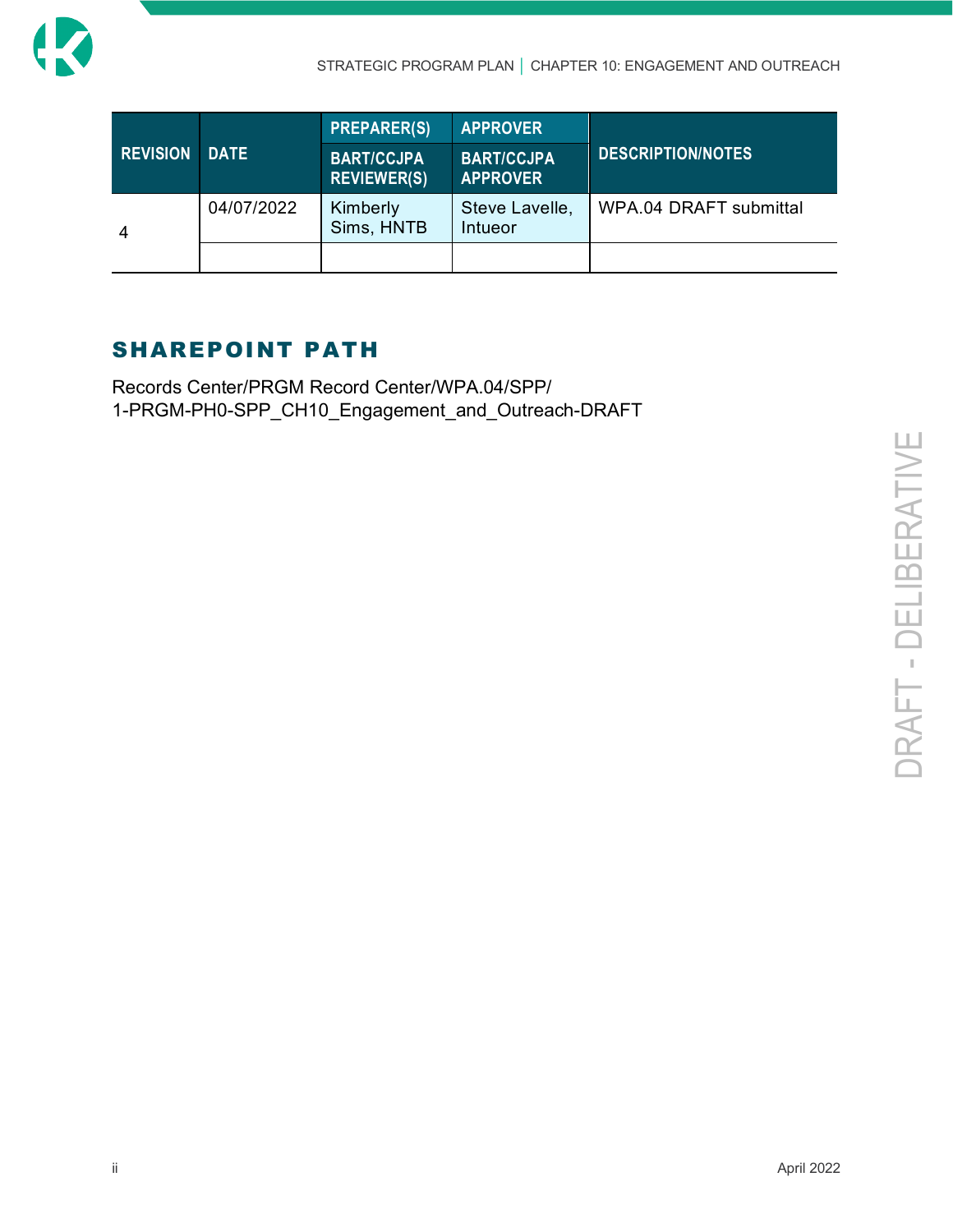

## **TABLE OF CONTENTS**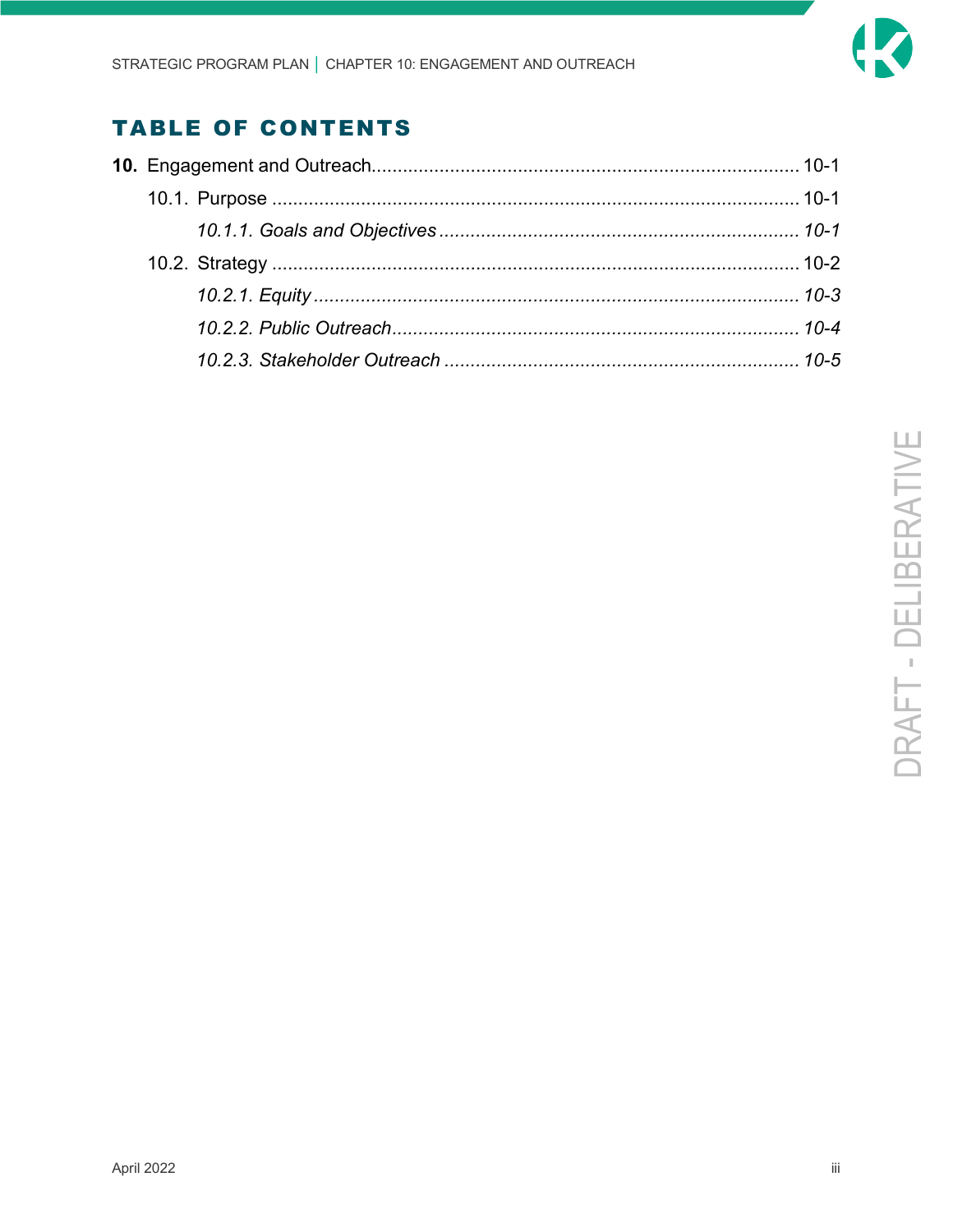

## **INTENTIONALLY LEFT BLANK**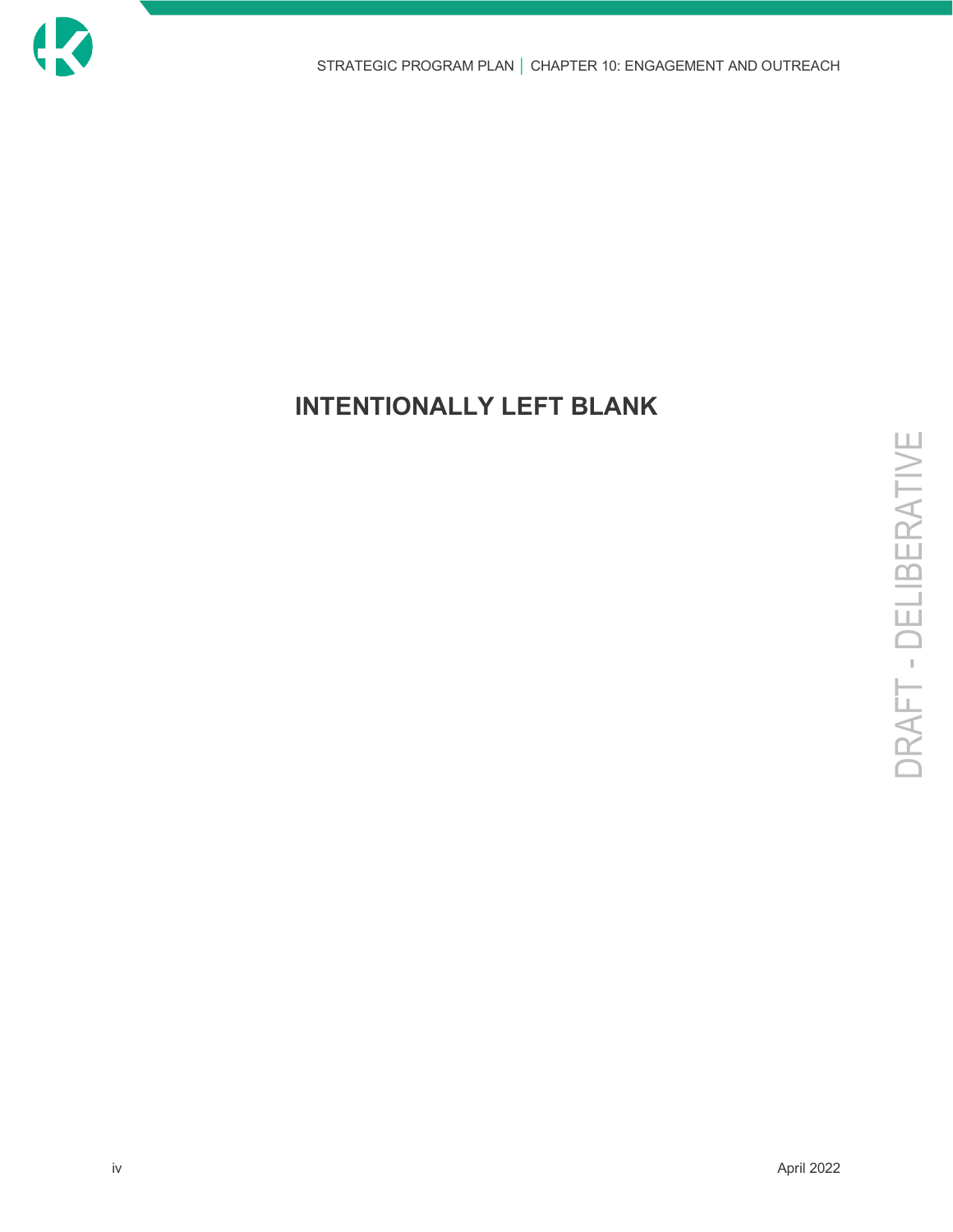

### ACRONYMS AND ABBREVIATIONS

| <b>ACRONYM/ABBREVIATION</b> | <b>DEFINITION</b>                              |
|-----------------------------|------------------------------------------------|
| <b>BART</b>                 | San Francisco Bay Area Rapid Transit           |
| <b>CCJPA</b>                | <b>Capitol Corridor Joint Powers Authority</b> |
| <b>CEP</b>                  | <b>Consolidated Engagement Plan</b>            |
| <b>CEQA</b>                 | <b>California Environmental Quality Act</b>    |
| <b>EAP</b>                  | <b>Engagement Action Plan</b>                  |
| <b>JWG</b>                  | <b>Jurisdiction Working Group</b>              |
| <b>NEPA</b>                 | <b>National Environmental Policy Act</b>       |
| <b>OCR</b>                  | <b>BART Office of Civil Rights</b>             |
| <b>PDT</b>                  | Program Development Team                       |
| <b>PIMS</b>                 | <b>Public Involvement Management Solution</b>  |
| <b>PMC</b>                  | <b>Program Management Consultants</b>          |
| <b>PMT</b>                  | Program Management Team                        |

## LINK21 PROGRAM TEAM NAMES

| <b>TEAM NAME</b>   | <b>TEAM MEMBERS</b>                                             |  |
|--------------------|-----------------------------------------------------------------|--|
| <b>PMC</b>         | The HNTB Team                                                   |  |
| <b>PMT</b>         | BART/CCJPA + PMC                                                |  |
| <b>Consultants</b> | Consultants supporting program identification/project selection |  |
| Link21 Team        | <b>PMT + Consultants</b>                                        |  |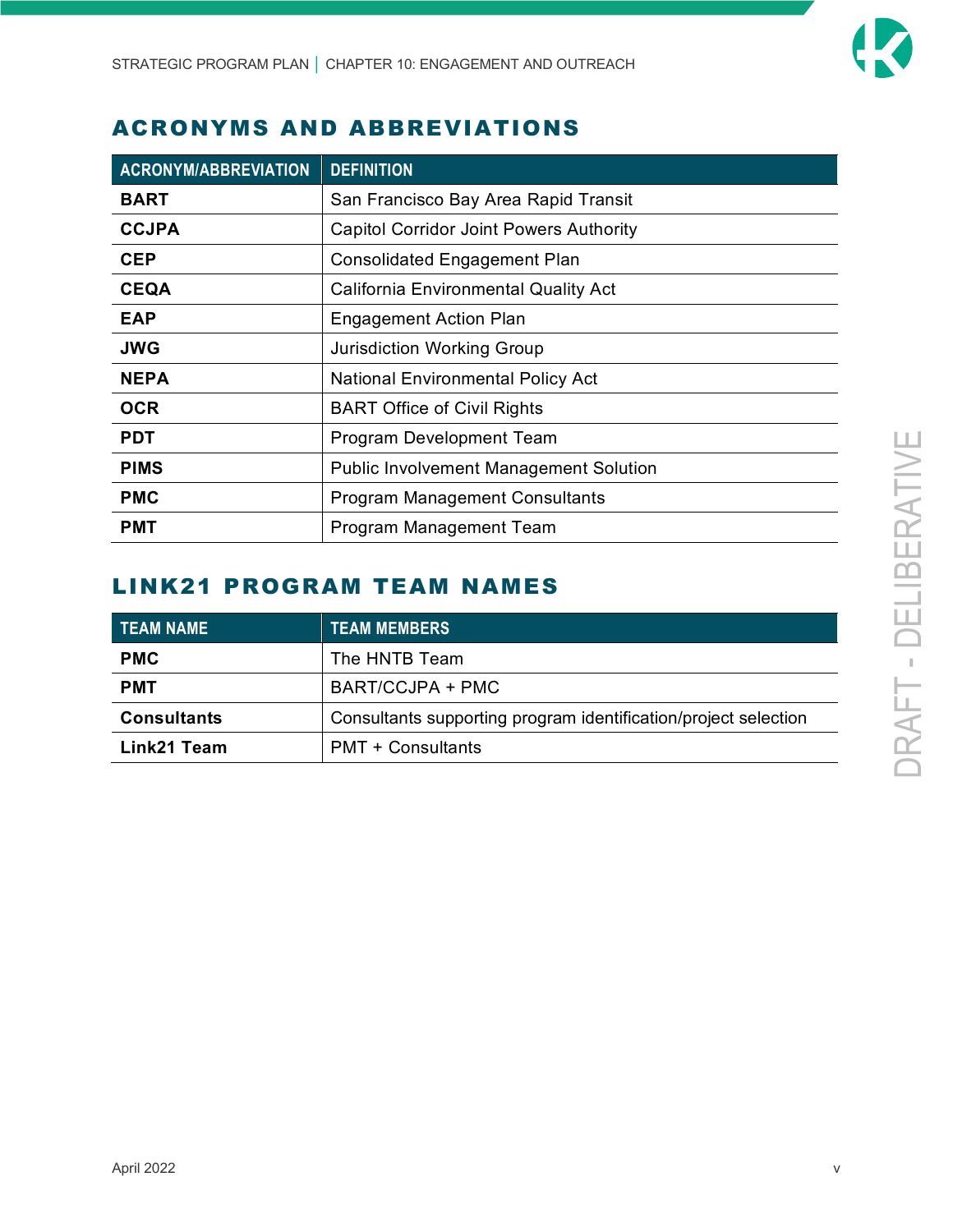

## **INTENTIONALLY LEFT BLANK**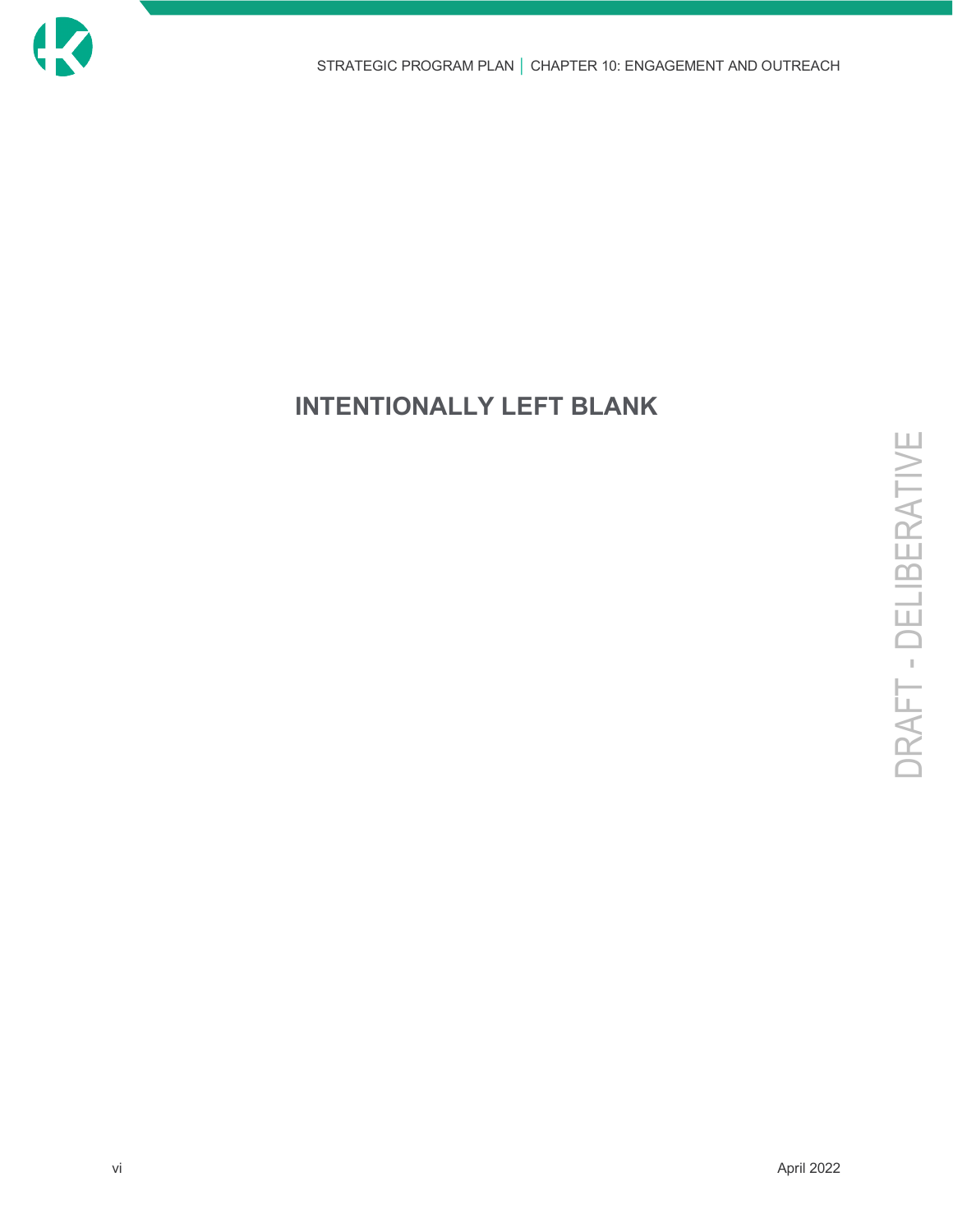

## <span id="page-8-0"></span>10. ENGAGEMENT AND OUTREACH

### <span id="page-8-1"></span>10.1. Purpose

The Link21 Program (Link21) is a highly complex, geographically large, and long-term effort, which requires actionable engagement and outreach strategies to achieve its goals and objectives. Strategic and proactive engagement and communications will be essential for its successful development and delivery.

Link21 will include new infrastructure to accommodate one or more passenger rail services (e.g., San Francisco Bay Area Rapid Transit [BART]/Capitol Corridor Joint Powers Authority [CCJPA], and Regional Rail<sup>[1](#page-8-3)</sup>) across the San Francisco Bay. It will be integrated with an enhanced and connected megaregional passenger rail network that prioritizes the passenger experience, creates seamless connections, improves ease of travel, protects the environment, supports the Northern California Megaregion's[2](#page-8-4) economy, and advances social equity. These are all important and complex messages that will be communicated appropriately and clearly to various groups.

Some of the key roles that engagement and outreach plays in program delivery include:

- □ Working with the Strategic Advisory Team to build champions and partnerships for sustained program support.
- **Engaging early and often with priority populations<sup>[3](#page-8-5)</sup> and communities to identify and** co-create potential program impacts and benefits.
- □ Improving internal and external coordination.
- Reducing risk by identifying stakeholder issues early in the process.

#### <span id="page-8-2"></span>10.1.1. Goals and Objectives

Preliminary engagement and outreach goals and objectives have been developed for this initial stage of Link21. They will be expanded upon and refined as Link21 evolves.

#### **OVERALL GOALS**

 Build public awareness about and engagement in Link21 in ways that create excitement; build trust; foster support, advocacy, and action; and advance Link21 and BART/CCJPA's vision.

<span id="page-8-3"></span> $1$  This could include commuter, intercity, or high-speed rail.

<span id="page-8-4"></span><sup>&</sup>lt;sup>2</sup> The Northern California Megaregion comprises 21 counties, and it is defined as the area covering the regions of the Bay Area, Sacramento Area, northern San Joaquin Valley, and Monterey Bay Area..

<span id="page-8-5"></span> $3$  In phase 0, priority populations are defined as census tracts that are designated as either State of California Priority Populations or Metropolitan Transportation Commission or County Congestion Management Agency Communities of Concern. An updated Phase 1 definition will define priority populations as the census tracts most impacted by negative economic, mobility, community, health, and safety outcomes due to their race, ethnicity, gender, and other historically underserved identities.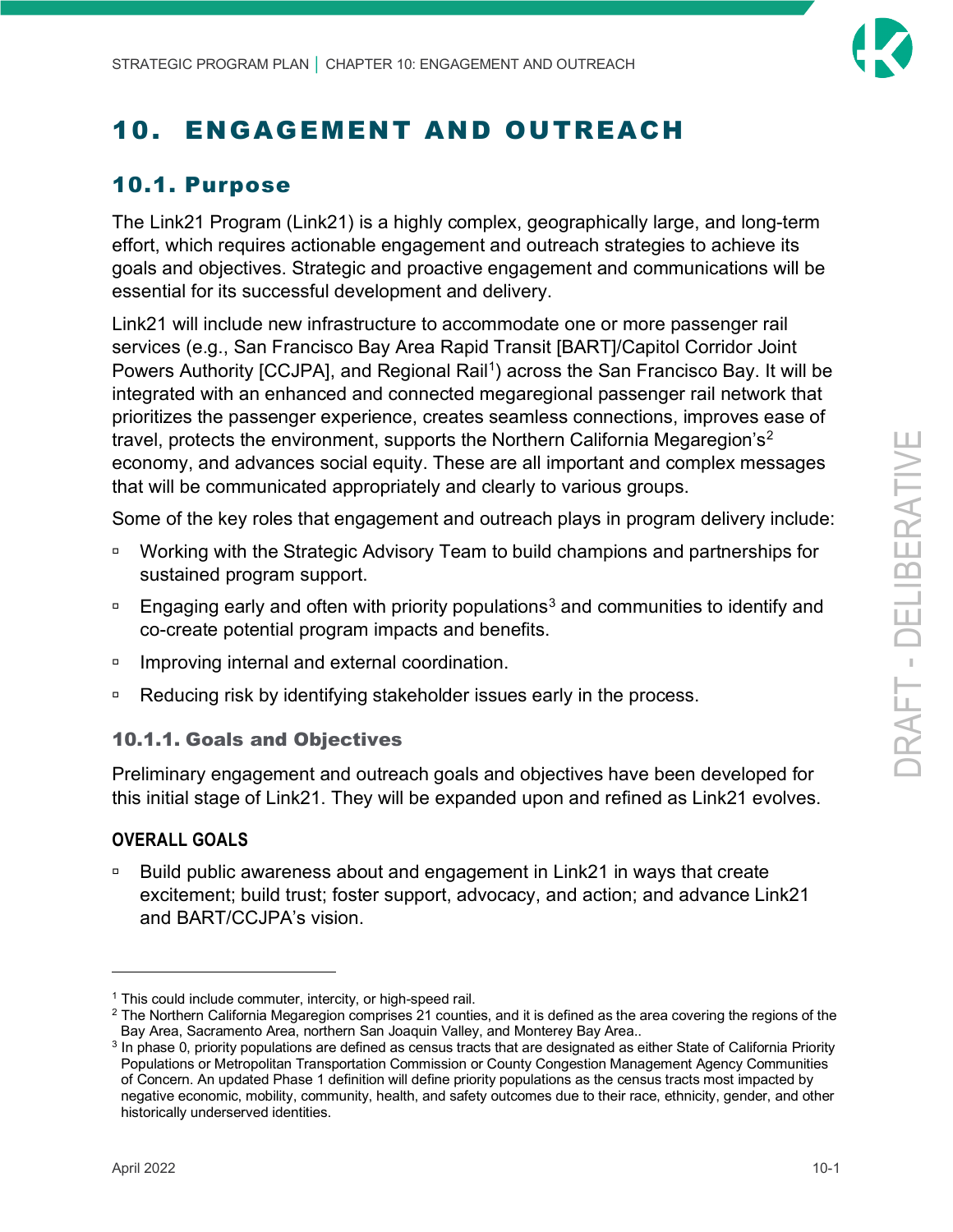

- □ Enhance understanding of Link21 and address concerns through timely, accurate, and positive education and outreach.
- □ Support Link21's equity platform through focused and intentional engagement and outreach with priority populations.
- □ Position BART/CCJPA as leaders that deliver innovative regional transportation solutions.
	- ‒ Solicit, incorporate, and respond to public input in the spirit of the National Environmental Policy Act (NEPA)/California Environmental Quality Act (CEQA) and funding guidelines, even in advance of entering the environmental phase.

#### **OVERALL OBJECTIVES**

- □ Work with the Strategic Advisory Team to generate local, regional, and national governmental and legislative support for Link21, including funding.
- □ Gain stakeholder and audience trust and support for program management and decision-making.
- □ Define equity and how it will be considered and implemented for Link21.
- □ Support technical planning and engineering work that will be performed by the Task 5: Business Case, Task 8: Planning and Engineering, and Task 9: Environmental Strategy, and Task 12: Travel Demand and Land Use teams.

### <span id="page-9-0"></span>10.2. Strategy

Strategic and proactive engagement and communications will be essential for the successful development and delivery of Link21. The Program Management Team (PMT)[4](#page-9-1) will plan, develop, and deploy engagement and outreach strategies that will build stakeholder awareness of and engagement in creating a megaregional mobility solution that appropriately fulfills local, regional, and state transit goals; supports economic development; and improves equity and quality of life. The PMT will coordinate with BART/CCJPA communications and government and community relations staff to make sure that Link21 efforts are aligned with larger BART/CCJPA standards.

The PMT developed a *Consolidated Engagement Plan* (CEP) to outline a programmatic approach for providing efficient and strategic engagement and communications among PMT members. By establishing guidelines for these activities, program sponsors, partners, stakeholders, and other audiences<sup>[5](#page-9-2)</sup> will understand the need for and benefits of Link21, and they will see program decision-making as fair, logical, and transparent.

The information in the CEP guides the development of an annual Engagement Action Plan (EAP), which details more precise engagement and outreach strategies for near-

<span id="page-9-2"></span><span id="page-9-1"></span><sup>4</sup> Comprised of BART/CCJPA and the Program Management Consultants (PMC). 5 These terms are defined in Section 3 of the CEP.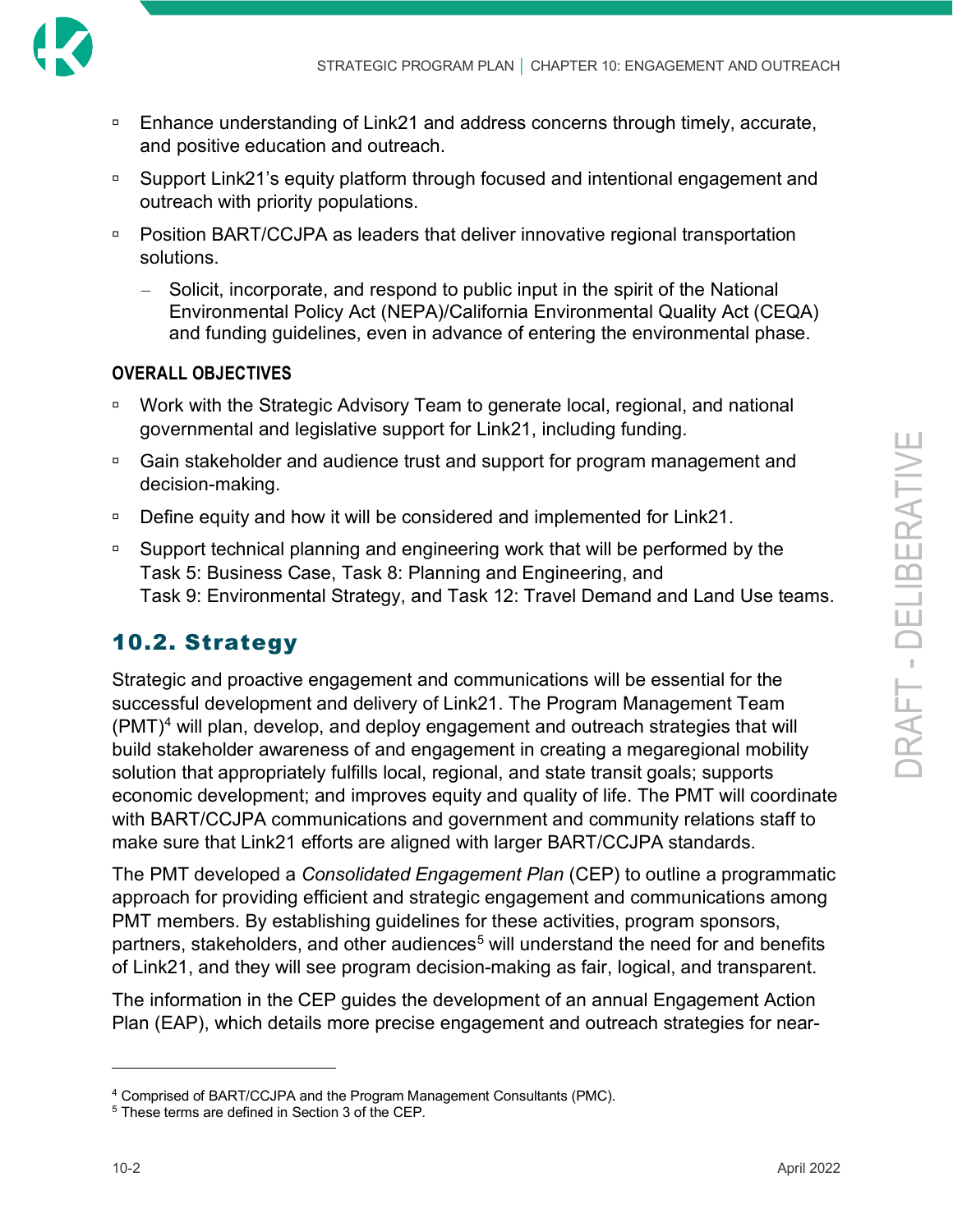

term work. Engagement efforts will be proactive to support the work of other Link21 tasks and will be responsive to larger trends in rail and to current events. To make sure Link21 is agilely and proactively responding to current needs and events, the Engagement and Outreach Team<sup>[6](#page-10-1)</sup> has two living documents that detail the most current engagement and outreach strategies and actions.

- 1. **Link21 [Website and Content Strategy:](https://tbaynext.sharepoint.com/:w:/g/NTRCCollaboration/OUTR/EeKhkasf5KRGh20U_0ztH44B7QGjmDeK86-AwTUj62HV-Q?e=XR0qpA)** The PMT worked with BART/CCJPA communications staff on the development of the Link21 website. The website is public facing and includes content updates on a monthly basis (approximately). The Link21 website and content strategy accounts for both general program information and materials and tools that are needed to support Task 5: Business Case, Task 8: Planning and Engineering, Task 9: Environmental Strategy, and Task 12: Travel Demand and Land Use work. The PMC engagement and outreach delivery manager is responsible for keeping the website up-to-date. The website launched to the public in January 2021.
- 2. **[Calendar:](https://tbaynext.sharepoint.com/NTRCCollaboration/OUTR/Lists/EngagementOutreach/calendar.aspx)** The engagement calendar contains up-to-date information on engagement-related events, including stakeholder meetings, board presentations, and deliverable milestones. Since arranging meetings is fluid and exact dates cannot be projected too far in advance, the Engagement Calendar contains a more detailed set of engagement-related events than the EAP or P6 schedule. It is updated weekly at Engagement Team meetings, and it is the responsibility of the PMC Engagement and Outreach delivery manager.

Approved, up-to-date materials to support engagement and outreach are available on the Link21 SharePoint Collaboration Site from the Engagement Toolkit button on the home page. The Engagement and Outreach Team will regularly monitor the Engagement Toolkit section to make sure the contents within it reflect Link21 developments. Before being "approved for the public," materials must go through the informational materials quality cycle.

### <span id="page-10-0"></span>10.2.1. Equity

Equity is a guiding principle for Link21. The Engagement and Outreach Team, in partnership with the BART Office of Civil Rights (OCR), is responsible for setting an equitable direction for all program work and executing equitable engagement. All Link21 work should be consistent with the Equity Vision Statement and the Equity Blueprint Paper. Staff from the Engagement and Outreach Team and OCR will support the PMT, as well as the Consultants supporting program identification/project selection (Consultants), in applying the *Equity Vision Statement* and *Equity Blueprint Paper* to all facets of its work.

<span id="page-10-1"></span><sup>6</sup> Consists of the BART engagement manager and PMC staff working in Task 6: Engagement.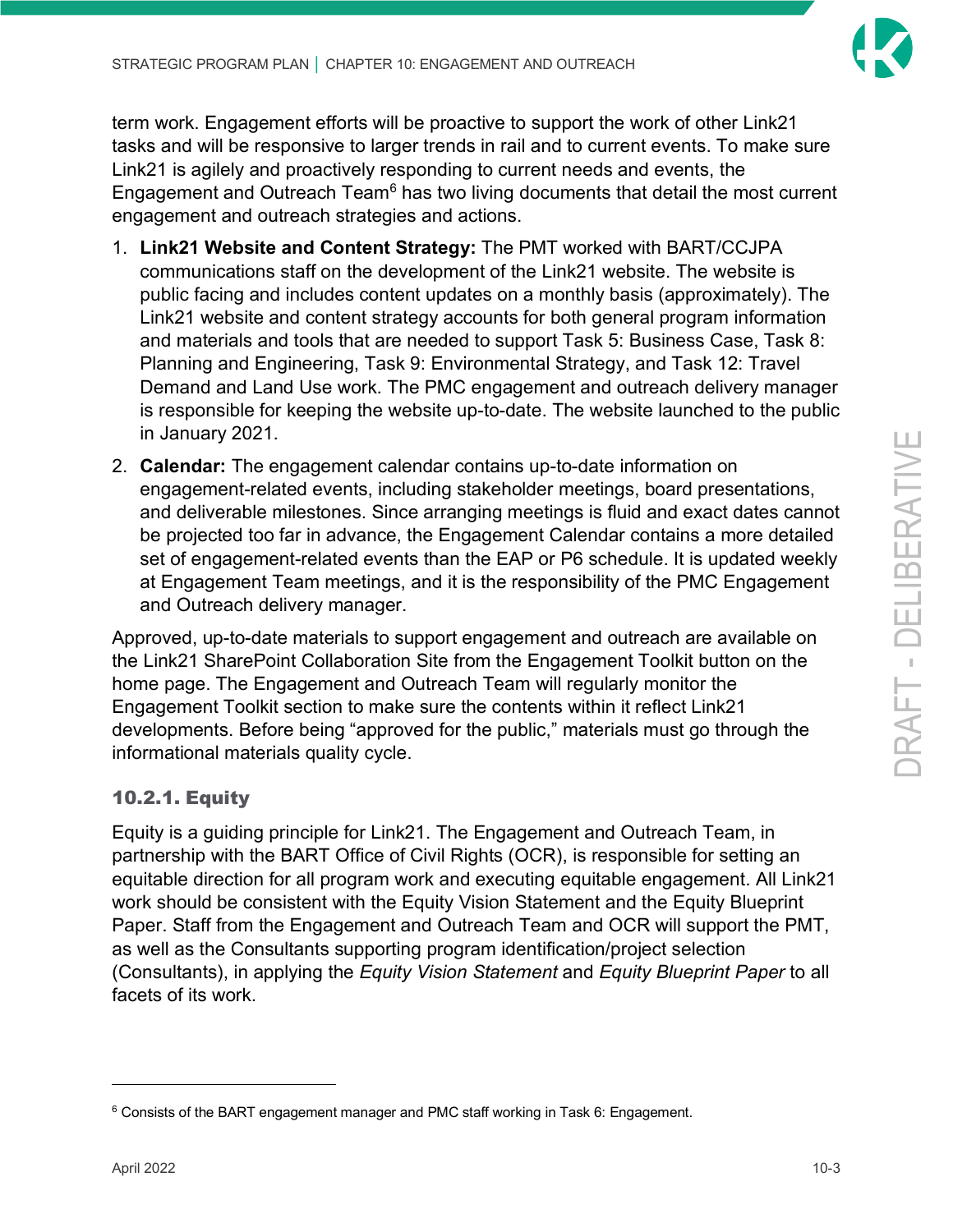

An overarching goal for equitable engagement is to intentionally involve marginalized communities, including priority populations, throughout the process. For broad public outreach, this will include promoting events to marginalized communities and making materials accessible to individuals with varying language preferences and familiarity with government work. The PMT will also work to cultivate relationships with influential figures from marginalized communities, such as elected officials and community leaders.

More targeted outreach to these communities is necessary to capture their input as well. This will be achieved through community co-creation workshops held in partnership with community-based organizations to hear input from groups of people who are often overlooked or excluded in planning processes. Community co-creation topics will be determined in partnership with other tasks. Input will flow directly into program work to influence the Link21 Team's<sup>[7](#page-11-1)</sup> understanding of equity and how it should be incorporated in qualitative and quantitative ways. Reporting back to communities about how their input was considered and incorporated will be key to building trust and maintaining relationships.

The PMT has started equitable engagement work, including conducting two rounds of community co-creation workshops. Responsibility for the execution of equitable engagement has been delegated to the Consultants.

Equity-focused PMT staff within the Engagement and Outreach Team are also responsible for overseeing and advising on the implementation of equity program-wide.

### <span id="page-11-0"></span>10.2.2. Public Outreach

The PMT began robust public outreach in summer 2021. Public outreach has two primary purposes in this early phase of Link21:

- 1. Build public awareness and support for Link21.
- 2. Solicit public input to support technical milestones with careful attention given to involving communities with equity concerns and to adhering to the spirit of NEPA, CEQA, and funding source engagement guidelines.

All public outreach materials will be designed using the *Link21 Branding Style Guide*. Social media will be driven through BART and CCJPA's existing platforms with potential turnover to dedicated Link21 accounts in the future. Social media guidelines are detailed in the *Social Media Strategy: Proposed Collaboration Process* memorandum.

The Link21 website and Public Involvement Management Solution (PIMS) will be leveraged to support public outreach efforts. PIMS will interact with the website to support surveys, mailing lists, stakeholder management, and other features with public interaction. Additional features supported by PIMS will include meeting and, comment

DRAFT - DELI BERATIVE

<span id="page-11-1"></span><sup>7</sup> PMT and Consultants